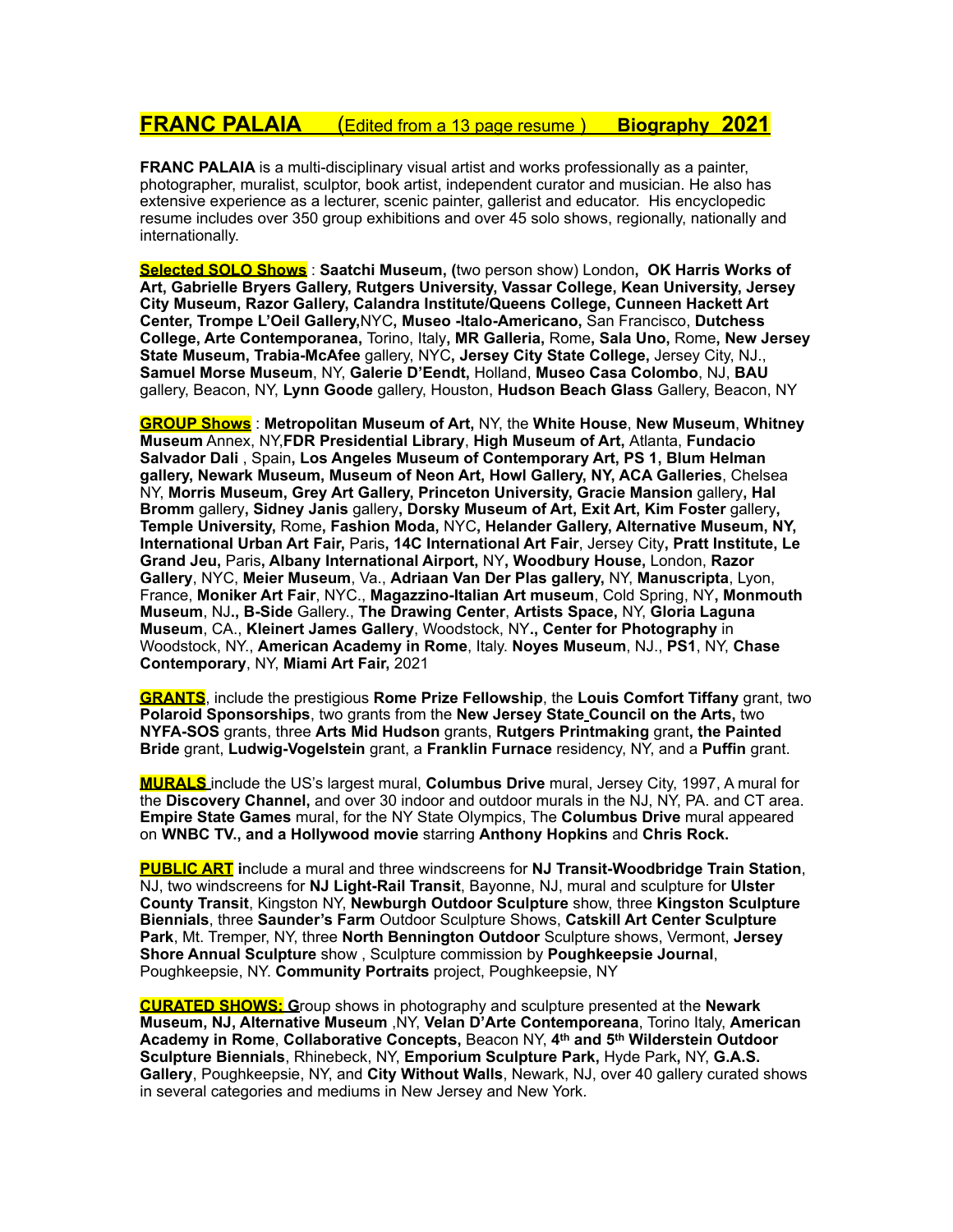**PUBLIC COLLECTIONS** : **Museum of Modern Art,** NY, **Newark Museum, New Museum, Brooklyn Museum, New Jersey State Museum, Kean University, Squibb Corp., Johnson & Johnsons, Check Point Charlie Museum,** Berlin**, McDonalds Corp., Prudential Insurance, Fundacio Salvador Dali, Spain, Robert Wood Collection,** NJ, **Montclair Museum,** NJ, **Zimmerli Museum,** NJ, **American Academy** in Rome, **Stedelijk** Museum, Amsterdam, **Norton Museum,** Fla., **Smithsonian Institute, Continental** Ins., **McGraw Hill** Inc., **Jersey City Museum**, **Merck Corp.**, **Bristol-Myers**, **Hoboken Historical Society**, NJ and others.

**PRIVATE COLLECTIONS i**nclude singer Diana Ross, producer Peter R. Stern, Jean Michel Basquiat, author Oscar Hijuelos, Richard Ekstract, Ron English, Daze, Billy Name, Duncan Hannah, Arman, Grace Graupe–Pillard, Ariadne Getty, Frank Gannon, Lucy Lippard, Ida Panicelli, Marc Miller, Anthony Haden Guest, NY and others.

**COLLABORATIONS**, worked with or assisted: Annie Liebovitz, Robert Wilson, Crash, Daze, Vulcan, Riff, Tracy 168, Richard Hambleton, Tomas Saraceno, William Pope, L., Salvador Dali, Coco, Jorge Rodriguez, Joseph Bertolozzi, muralist GAIA, Poet Gold, and others

**MOVIES , RADIO and TELEVISION:** Franc was producer and host of his Cable TV program for Time Warner, called "**Arts Focus".** interview show in Poughkeepsie, NY. appeared on **ABC TV News, CBS TV, WNET PBS Ch 13, ART SPEAK, Comcast, TV, "Good Morning NY"** w/ Regis Philbin. Interviews on **WKIP-AM** radio, **Radio Kingston,** NY, **Italics-Italian TV**, **WFMU** radio, NJ, and **WVKR** radio, Vassar College**, PANDA TV, HVNN TV, NY** Times, Video, *Italics*,Calandra Institute, NY, Franc's photographs have been featured in the documentary film **"SHADOWMAN" the Life of Richard Hambleton,** by **Oren Jacoby**, also doc. film**, "Boom for Real, the Teenage Years of J.M. Basquiat.,** by **Sara Driver.** Both films were screened at the **Tribeca Film Festival** in NYC. Appearance is the film **"Style Wars"** by Henry Chalfont., interview video with **ODDA** Magazine, London. Many Podcasts.

**REVIEWS** include the **New York Times, Village Voice, Newark Star-Ledger, Hudson Valley**  Magazine**, La Repubblica,** Italy**, L'Espresso,** Italy, **Parachute Magazine, Tema Celeste**  Magazine**, Art News, Arts** Magazine**, Art Byte, Art Week, Chronogram, Miami Herald, East Village Eye, BLISS** magazine, **New York Press, International Urban Art fair, ODDA Magazine, PBS-Ch 13 TV,, Poughkeepsie Journal** and many others.

**AWARDS and CITATIONS** include **Who's Who in American Art**, **Distinguished Alumni,** Kean University, **Best Friend of the Arts**, Hudson Valley Magazine, (3) **Executive Arts Awards**, from Arts Mid Hudson, NY, **Friend of the Arts Award** from Mill Street Loft, Poughkeepsie, NY

**MUSIC PERFORMANCES**: From 1980-83, Franc was a drummer with the Afro/New -wave band, **"Jon Waine**" with performance artist William Pope, L. --Venues include; **Danceteria, Club Negril, Inroads, R.T Firefly, Rutgers University, Kean College, Kenny's Castaways, 8BC, the Showplace, NY, Maxwell's, Hoboken, Montclair University, CBGBs, The Dirt Club**, NY and **Club Mod.** Percussion ensemble performances, **The Falcon**, Marlboro, NY, **Hudson Valley Jazz Festival,** Poughkeepsie, NY., **Celebration of Lights Parade,** Poughkeepsie, NY, **Gospel Festival Mid Hudson Civic Center**, Poughkeepsie, NY, **Porchfest**, Rhinebeck,NY. and **Porchfest** Poughkeepsie, NY., **Sinterklaas Parade**, Rhinebeck, NY.

**BIBLIOGRAPHY: Ambassador Magazine, Chronogram,** (cover) **East Village Eye, Hudson Valley Magazine, Street Art**, (cover), **Vassar College Quarterly, La Voz Magazine (**cover), **Art Times Journal, Main Street Magazine, Art World News, Art Byte, Art Times, Italian American Review** and others

. **EXHIBITION CATALOGS: Trespass, (Art in the Streets), 2011, Pantheon,** 2011**, HAMBLETON, by Rizzoli,** 2022**, International Urban Art Fair, Paris,**(cover**)**,2018**, Saatchi Museum,** London Art Fair catalog**,** 2020**, Precious,** Grey Art Gallery**,** 1985**, American Academy in Rome,** 1986, **Moniker Art Fair,** 2019**, Street Art,** (cover), 1983, **The Luminous Image III**, Torino, Italy, **Seitgeist**, Howl Gallery, NY, **Ferro Botanica**, NJ **, Luminous Image II,**